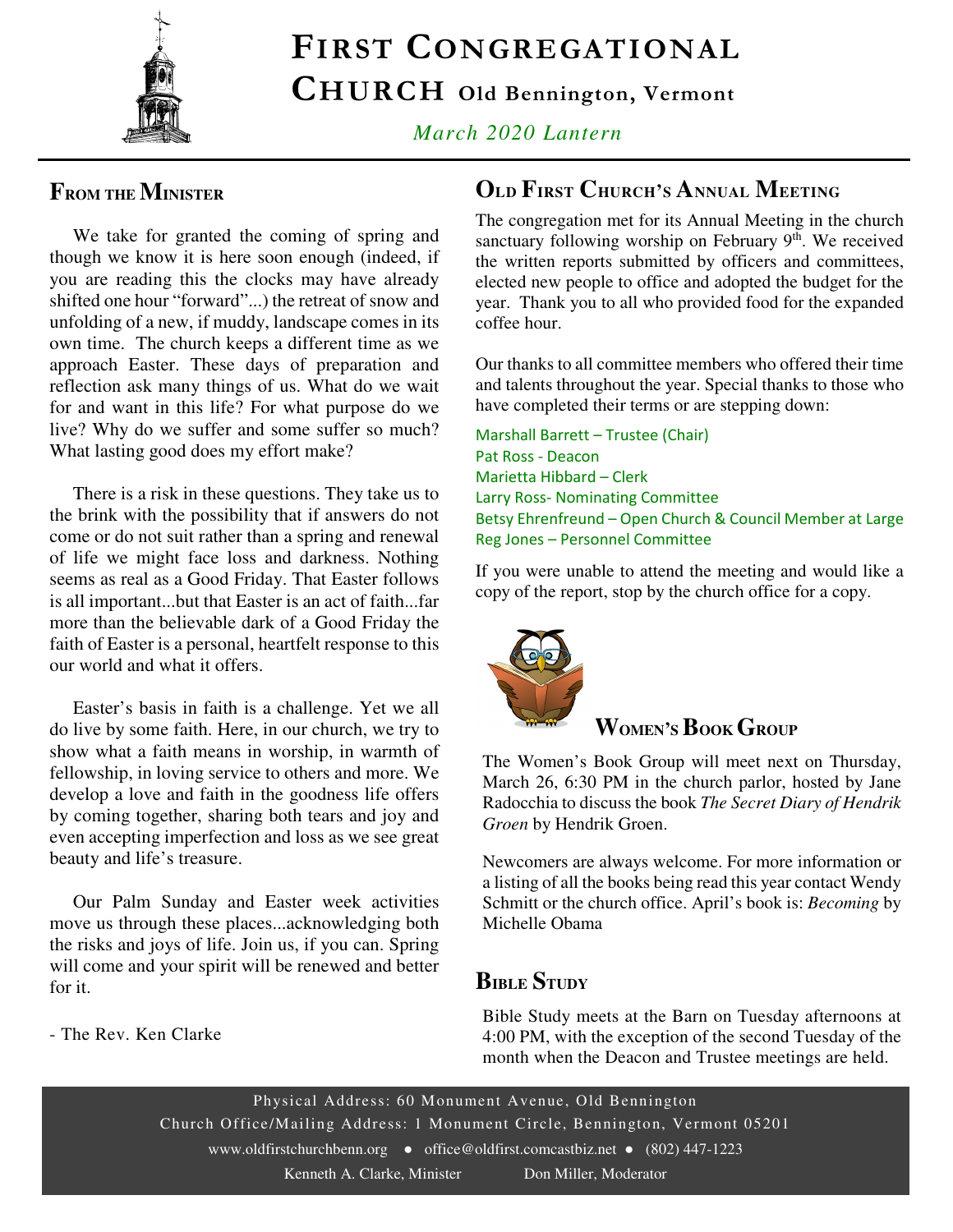

# St. Patrick's Day Luncheon

#### **Sunday, March 15 Following Worship**

**W**e hope you will join us after worship on **Sunday, March 15** at the Barn for a St. Patrick's Day luncheon. To help us plan please let us know if you plan to attend.

### **LENTEN DEVOTIONAL BOOKLET**

The 17th annual **MEDITATIONS FOR LENT** booklet, comprised of submissions from members and friends of Old First, are available for pick up in the Narthex or at the church office for those wishing to have a copy to read through the season of Lent. Lent began on Wednesday, February 26. Thank you to all who submitted devotionals this year.

### **CONCERT AT THE OLD FIRST CHURCH**

**ANDRÉ LAURENT O'NEIL PERFORMS CELLO SUITES BY J.S. BACH** Saturday, March 21 4:00 PM

On Bach's birthday, André will play some of the unaccompanied cello suites, and launch his CD. Following the concert come to Bach's birthday party at the Barn on Monument Circle

(Suggested donation \$40 to benefit Bennington Baroque)

March  $21^{st}$ , 2020 is J. S. Bach's  $335^{th}$  birthday and the 300<sup>th</sup> anniversary of his Cello Suites. There could hardly be a more fitting day to hear selected Cello Suites performed on baroque cello. Hailed by The Daily Gazette (Schenectady) as possessing a "lustrous ringing tone, facile technique and (a) strong convincing grasp of the baroque style," cellist and composer André Laurent O'Neil has performed in distinguished venues worldwide including Carnegie Hall, Symphony Hall in Boston, Disney Hall in L.A., Musikverein in Vienna, and the Palacio de Bellas Artes in Mexico City. He has also performed with renowned groups such as the Handel & Haydn Society (Boston), New Trinity Baroque (Atlanta), New Belgrade Opera (Serbia), and II Rossignolo (Italy), among others. He is the newly appointed Principal Cellist of the Schenectady Symphony Orchestra.

Following the performance everyone is invited to a gala birthday party in the Barn at 1 Monument Circle.

## **MONUMENTAL TAG SALE SATURDAY JUNE 6**

This year the Old First Monumental Tag Sale will take place on **Saturday, June 6.** You may want to keep the sale in mind while doing your spring cleaning and set aside items for the sale. Ask your friends and neighbors to do the same!



**Our first planning meeting will take place after worship on Sunday, March 8 in the Church Sanctuary.** We are looking to develop an expanded leadership team, so then please be thinking if there is one aspect of the sale that interests you. Bring your ideas and suggestions. Everyone is welcome! If you haven't been involved in the past we have a great time working on the tag sale and getting to know each other better. Please contact Marsha P. (447-3868); Susan K. (447-0738); Pat R. (753-7123) or the church office (447-1223) if you have any questions.

## **OPEN CHURCH**

– October  $18<sup>th</sup>$  (+/-). Morning shift 10AM -1PM and The 2020 Open Church season is rapidly approaching and excitement is building for another great year of welcoming visitors from all over the world. At this time, our regular guides from last year are encouraged to get in touch with the church office or Don Miller (Open Church Advocate) to lock down their preferred day/shift to be at the church. The season officially begins on Memorial Day Weekend (May 23-25) and runs weekends only through the month of June. The church is open daily July afternoon shift  $1-4$  PM;  $1-4$  PM on Sundays.

# **OPEN CHURCH DOCENT TRIP**

We are in the process of researching options for the annual Open Church Docent field trip.



The field trip is open to anyone and everyone so feel free to invite a friend! Details about the trip will be announced as soon as arrangements have been made.

## **MEMORIAL SERVICE DETAILS FOR OUR FRIEND AND FORMER ORGANIST**

A memorial service for Charles Olegar will be held on Saturday, March 14, 2:00 PM at the East Greenbush Reformed Church, 688 Columbia Turnpike, East Greenbush, NY 12061. For more information please call the East Greenbush church office at (518) 477-6030.